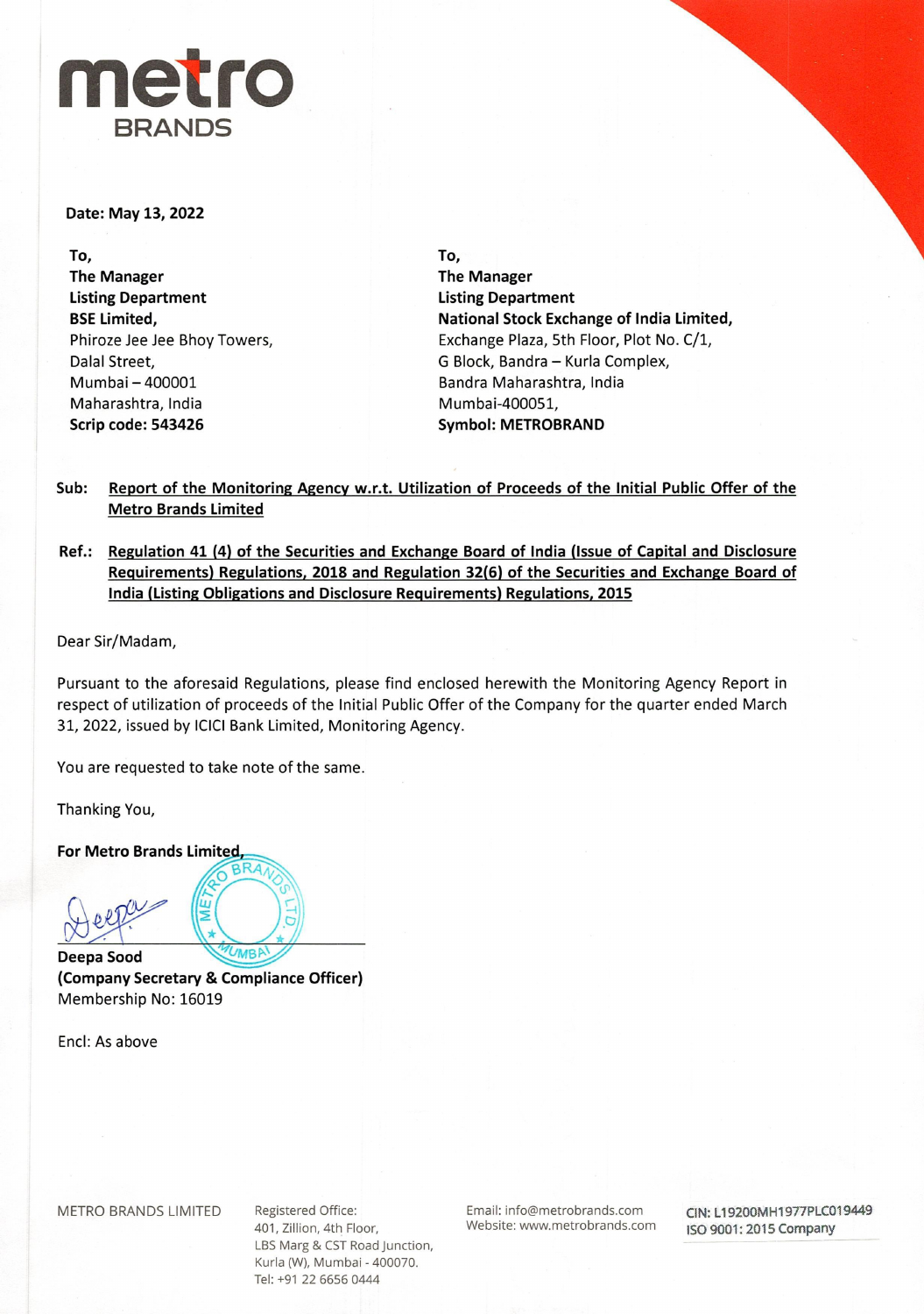

Report of the Monitoring Agency

Name of the Issuer: Metro Brands Limited For quarter ended: March 31, 2022 Name of the Monitoring Agency: ICICI Bank Limited

(a) Deviation from the objects: No deviation from the object

(b) Range of Deviation: Not applicable

Declaration:

We declare that this report is based on the format prescribed by the SEBI (ICDR) Regulations, 2018, We further declare that this report provides a true and fair view of the utilization of the issue proceeds.

We declare that we do not have any direct/indirect interest in or relationship with the issuer/promoters/ directors/management and also confirm that we do not perceive any conflict of interest in such relationship/interest while monitoring and reporting the utilization of the issue proceeds by the issuer.

Signature:

 $28h$ 

Name of the Authorized Person/Signing Authority: Sagar Welekar Designation of Authorized person/Signing Authority: Chief Manager Seal of the Monitoring Agency: Date: 13/05/2022

Regd. Office:<br>1991 - Tel.: (91-22) 2653 1414 - Regd. Office:<br>1991 - Tel.: (91-22) 2653 1414 - CICI Bank Tower, Tel.: (91-22) 2653 1414 ICICI Bank Towers Fax: (91-22) 2653 1122 Near Chakli Circle, Bandra-Kurla Complex Website [www.icicibank.com](http://www.icicibank.com/) Old Padra Rd, Mumbai 400 051, India CIN.: L65190GJ1994PLC021012 Vadodara 390 007, India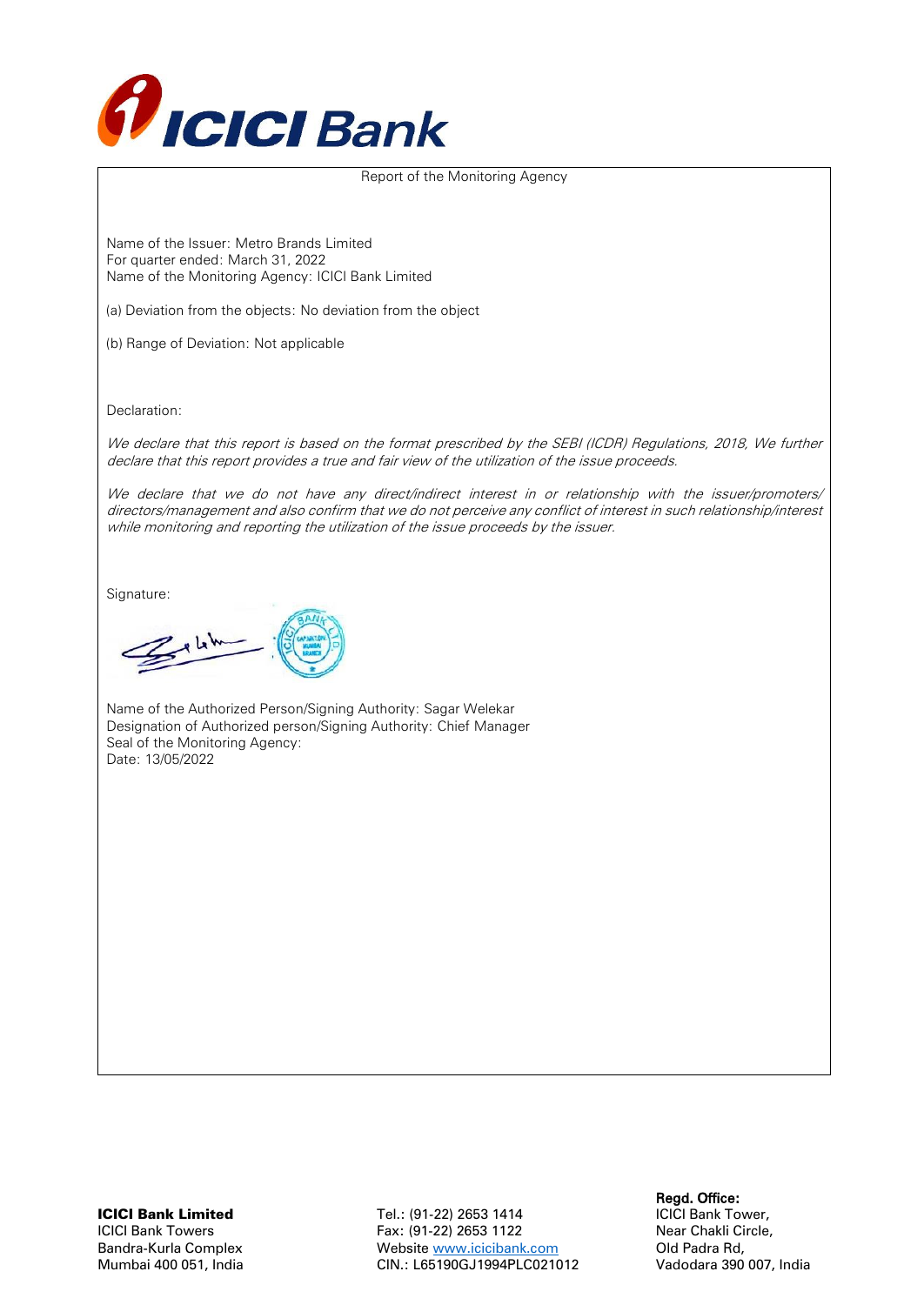

| 1) Issuer Details:                                                                                                            |        |                   |                           |
|-------------------------------------------------------------------------------------------------------------------------------|--------|-------------------|---------------------------|
| Name of the issuer: Metro Brands Limited                                                                                      |        |                   |                           |
| Names of the promoter: Rafique A. Malik, Farah Malik Bhanji, Alisha Rafique Malik, Rafique Malik Family Trust and Aziza Malik |        |                   |                           |
| <b>Family Trust</b>                                                                                                           |        |                   |                           |
| Industry/sector to which it belongs: Retailer - footwear                                                                      |        |                   |                           |
| 2) Issue Details:                                                                                                             |        |                   |                           |
| Issue Period: Dec 10, 2021 to Dec 14, 2021                                                                                    |        |                   |                           |
| Type of issue (public/rights): Initial Public Offer                                                                           |        |                   |                           |
| Type of specified securities: Equity Shares                                                                                   |        |                   |                           |
| Public Issue Grading, if any: NA                                                                                              |        |                   |                           |
| Issue size (`in million): 13,675.05 (Fresh Issue Rs 2,950.00 million and Offer For Sale Rs 10,725.05 million)                 |        |                   |                           |
|                                                                                                                               |        |                   |                           |
|                                                                                                                               |        |                   |                           |
| 3) Details of the arrangement made to ensure the monitoring of issue proceeds:                                                |        |                   |                           |
| (Give item by item description for all the objects stated in offer document separately in following format)                   |        |                   |                           |
| <b>Particulars</b>                                                                                                            | Reply  | Comments of the   | Comments of the           |
|                                                                                                                               |        | Monitoring Agency | <b>Board of Directors</b> |
| Whether all utilization is as per the disclosures in the Offer                                                                | Yes/No |                   |                           |
| Document?                                                                                                                     |        | Yes               | Yes                       |
| Whether shareholder approval has been obtained in case of                                                                     | Yes/No |                   |                           |
| material deviations# from expenditures disclosed in the Offer                                                                 |        | <b>NA</b>         | <b>NA</b>                 |
| Document?                                                                                                                     |        |                   |                           |
| Whether the means of finance for the disclosed objects of the                                                                 | Yes/No | <b>No</b>         | <b>NA</b>                 |
| issue has changed?                                                                                                            |        |                   |                           |
| Is there any major deviation observed over the earlier monitoring                                                             | Yes/No | <b>NA</b>         | <b>NA</b>                 |
| agency reports?                                                                                                               |        |                   |                           |
| Whether all Government/statutory approvals related to the                                                                     | Yes/No | <b>NA</b>         | <b>NA</b>                 |
| object(s) have been obtained?                                                                                                 |        |                   |                           |
| Whether<br>technical<br>all<br>arrangements<br>pertaining<br>to                                                               | Yes/No | <b>NA</b>         | <b>NA</b>                 |
| assistance/collaboration are in operation?                                                                                    |        |                   |                           |
| Are there any favorable events improving the viability of these                                                               | Yes/No | <b>NA</b>         | <b>NA</b>                 |
| object(s)?<br>Are there any unfavorable events affecting the viability of the                                                 | Yes/No |                   |                           |
| object(s)?                                                                                                                    |        | No                | <b>NA</b>                 |
| Is there any other relevant information that may materially affect                                                            | Yes/No |                   |                           |
| the decision making of the investors?                                                                                         |        | <b>NA</b>         | No                        |

NA – represents Not Applicable

\*Where material deviation may be defined to mean:

a) Deviation in the objects or purposes for which the funds have been raised

b) Deviation in the amount of fund actually utilized by more than 10% of the amount projected in the offer documents.

Regd. Office:<br>1991 - Tel.: (91-22) 2653 1414 - Regd. Office:<br>1991 - Tel.: (91-22) 2653 1414 - CICI Bank Tower, Tel.: (91-22) 2653 1414 ICICI Bank Towers Fax: (91-22) 2653 1122 Near Chakli Circle, Bandra-Kurla Complex Website [www.icicibank.com](http://www.icicibank.com/) Old Padra Rd, Mumbai 400 051, India CIN.: L65190GJ1994PLC021012 Vadodara 390 007, India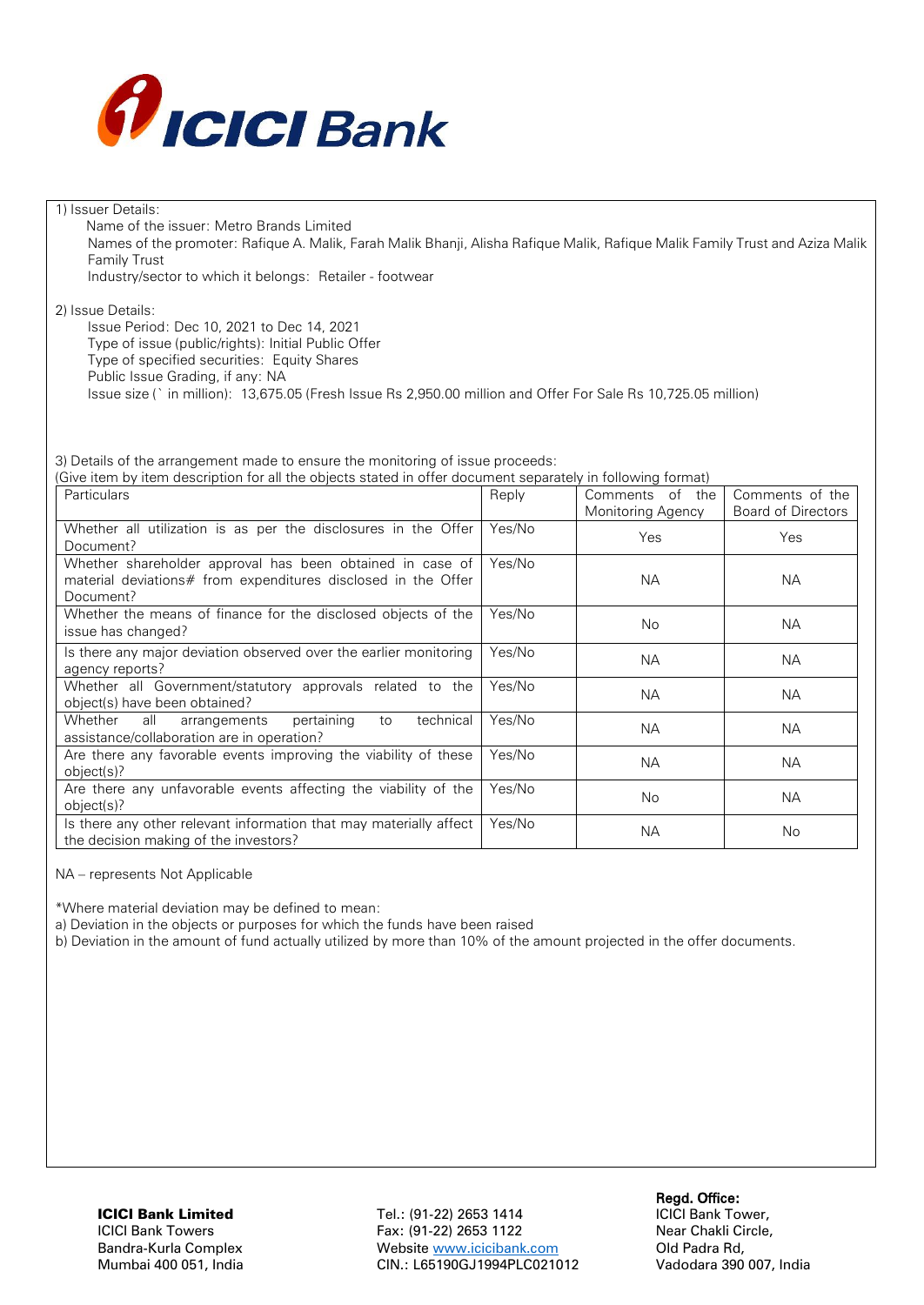

4) Details of object(s)s to be monitored:

## (i) Cost of object(s)- INR in Million

| Sr.            | Item Head                                   | Original                                 | Revised   | of<br>Comments    | Comments of Board of Directors   |                                 |                                                |
|----------------|---------------------------------------------|------------------------------------------|-----------|-------------------|----------------------------------|---------------------------------|------------------------------------------------|
| No.            |                                             | Cost<br>(as<br>Offer<br>per<br>Document) | Cost      | Monitoring Agency | of<br>Reason<br>cost<br>revision | Proposed<br>financing<br>option | Particulars of<br>firm<br>arrangements<br>made |
|                | Expenditure<br>for the New<br><b>Stores</b> | 2,253.74                                 | <b>NA</b> | No Comments       | NA.                              | NА                              | NА                                             |
| $\overline{2}$ | General<br>Corporate<br>Purposes            | 595.60                                   | <b>NA</b> | No Comments       | <b>NA</b>                        | NA.                             | NА                                             |
|                | Total                                       | 2,849.34                                 |           |                   |                                  |                                 |                                                |

### (ii) Progress in the object(s)- INR in Million

| Sr.       | Item Head                         | Amount      | Amount utilized |             | Total      | Comments | Comments<br>Board of<br>of |                       |                 |
|-----------|-----------------------------------|-------------|-----------------|-------------|------------|----------|----------------------------|-----------------------|-----------------|
| <b>No</b> |                                   | as          |                 |             | unutilized | of       | <b>Directors</b>           |                       |                 |
|           |                                   | proposed    |                 |             |            | Amount   | Monitoring                 |                       |                 |
|           |                                   | Offer<br>in |                 |             |            |          | Agency                     |                       |                 |
|           |                                   | Document    | As at           | During      | At<br>the  |          |                            | Reason of             | Proposed        |
|           |                                   |             | Beginning       | the         | of<br>end  |          |                            | idle funds            | Course<br>of    |
|           |                                   |             | of the          | quarter $#$ | the        |          |                            |                       | Action          |
|           |                                   |             | quarter         |             | quarter    |          |                            |                       |                 |
|           | Expenditure for<br>the New Stores | 2.253.74    |                 | 5.54        | 5.54       | 2.248.20 | No<br>Comments             | <b>No</b><br>Comments | No.<br>Comments |
| 2         | General<br>Corporate<br>Purposes  | 595.60      | 595.60          |             | 595.60     |          | No<br>Comments             | <b>NA</b>             | <b>NA</b>       |
|           | Total                             | 2,849.34    | 595.60          | 5.54        | 601.14     | 2,248.20 |                            |                       |                 |

 $(\#)$  Expenditure for the New Stores amount of INR 5.54 Million is utilized in Q4 of 2021-22.

| (iii) | Deployment of unutilized Public offer proceeds- INR In millions |  |
|-------|-----------------------------------------------------------------|--|

| SI.<br>No. | $\frac{1}{2}$<br>Type of instrument and name of the entity<br>invested in | Amount<br>Invested | Maturity date | Earnings | Return on<br>Investment<br>(ROI %)<br>per annum | Market<br>Value as<br>at the end<br>0t<br>quarter* |
|------------|---------------------------------------------------------------------------|--------------------|---------------|----------|-------------------------------------------------|----------------------------------------------------|
|            | Fixed Deposit With ICICI bank                                             | 1.000.00           | 19.12.2022    | 30.96    | 4.15%                                           |                                                    |
| 2          | Fixed Deposit With ICICI bank                                             | 750.00             | 24.09.2022    | 14.97    | $3.95\%$                                        |                                                    |
| 3          | Fixed Deposit With ICICI bank                                             | 90.00              | 22.06.2022    | 0.83     | 3.70%                                           |                                                    |
| 4          | Fixed Deposit With ICICI bank                                             | 305.65             | 26.05.2022    | 2.78     | 3.65%                                           |                                                    |
| 5          | Fixed Deposit With ICICI bank                                             | 40.00              | 22.04.2022    | 0.09     | 2.75%                                           |                                                    |
| 6          | Monitoring Agency Account #                                               | 29.01              | <b>NA</b>     | NA.      | <b>NA</b>                                       |                                                    |
|            | Total                                                                     | 2,214.66           |               | 49.63    |                                                 |                                                    |

Regd. Office:<br>1991 - Tel.: (91-22) 2653 1414 - Regd. Office:<br>1991 - Tel.: (91-22) 2653 1414 - CICI Bank Tower, Tel.: (91-22) 2653 1414 ICICI Bank Towers Fax: (91-22) 2653 1122 Near Chakli Circle, Website [www.icicibank.com](http://www.icicibank.com/) Mumbai 400 051, India CIN.: L65190GJ1994PLC021012 Vadodara 390 007, India